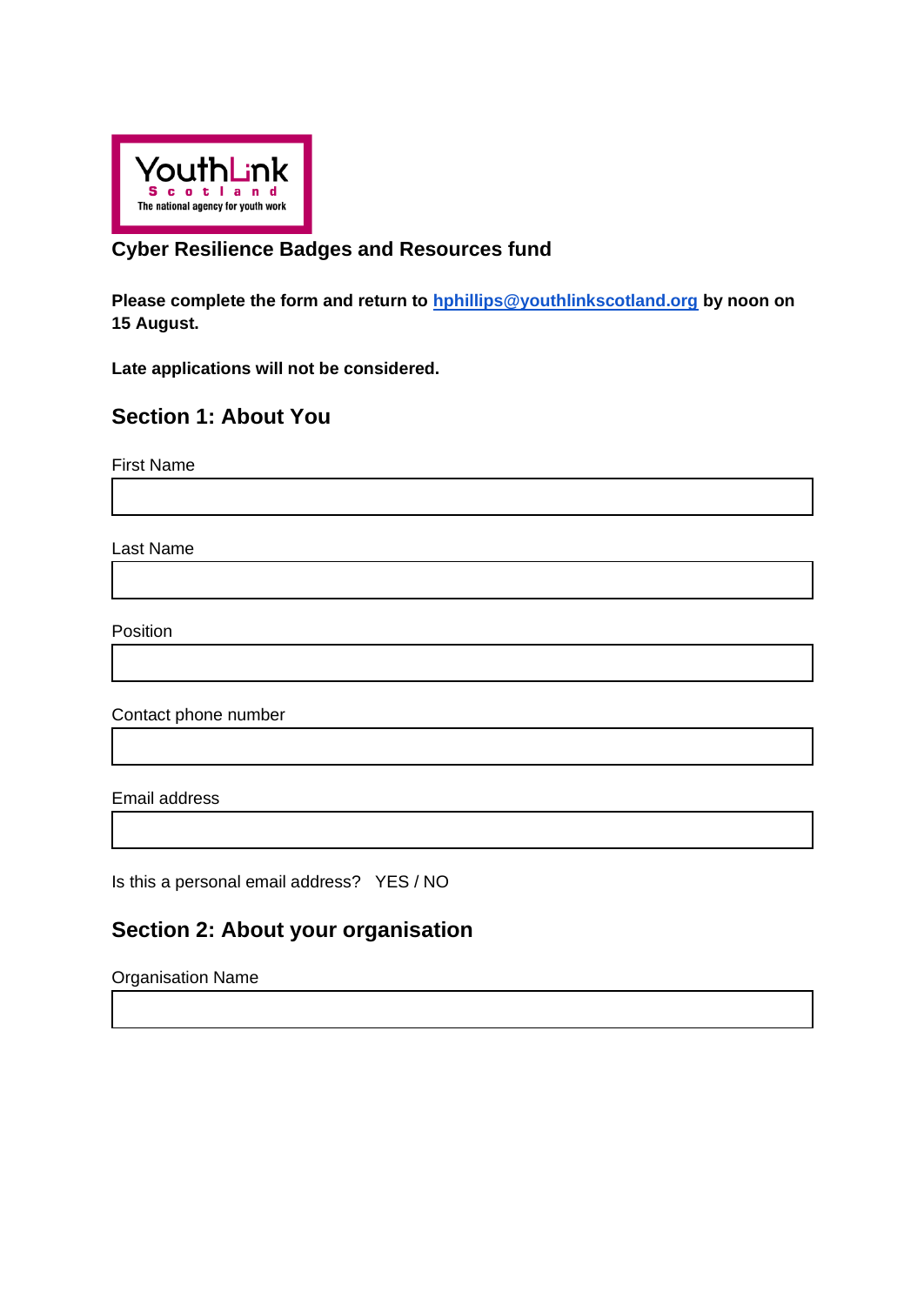#### **Legal Status**

(select as appropriate)

☐ Scottish Charitable incorporated organisation (SCIO)

☐ Voluntary or Unincorporated Association

□ Company Limited by Guarantee

☐ Trust

□ Local Authority

 $\Box$  Other (please specify)

Charity Number

Company Number

Please tell us about the governance arrangements for your organisation (200 words max)

Registered Office Address

Postcode

Local Authority Area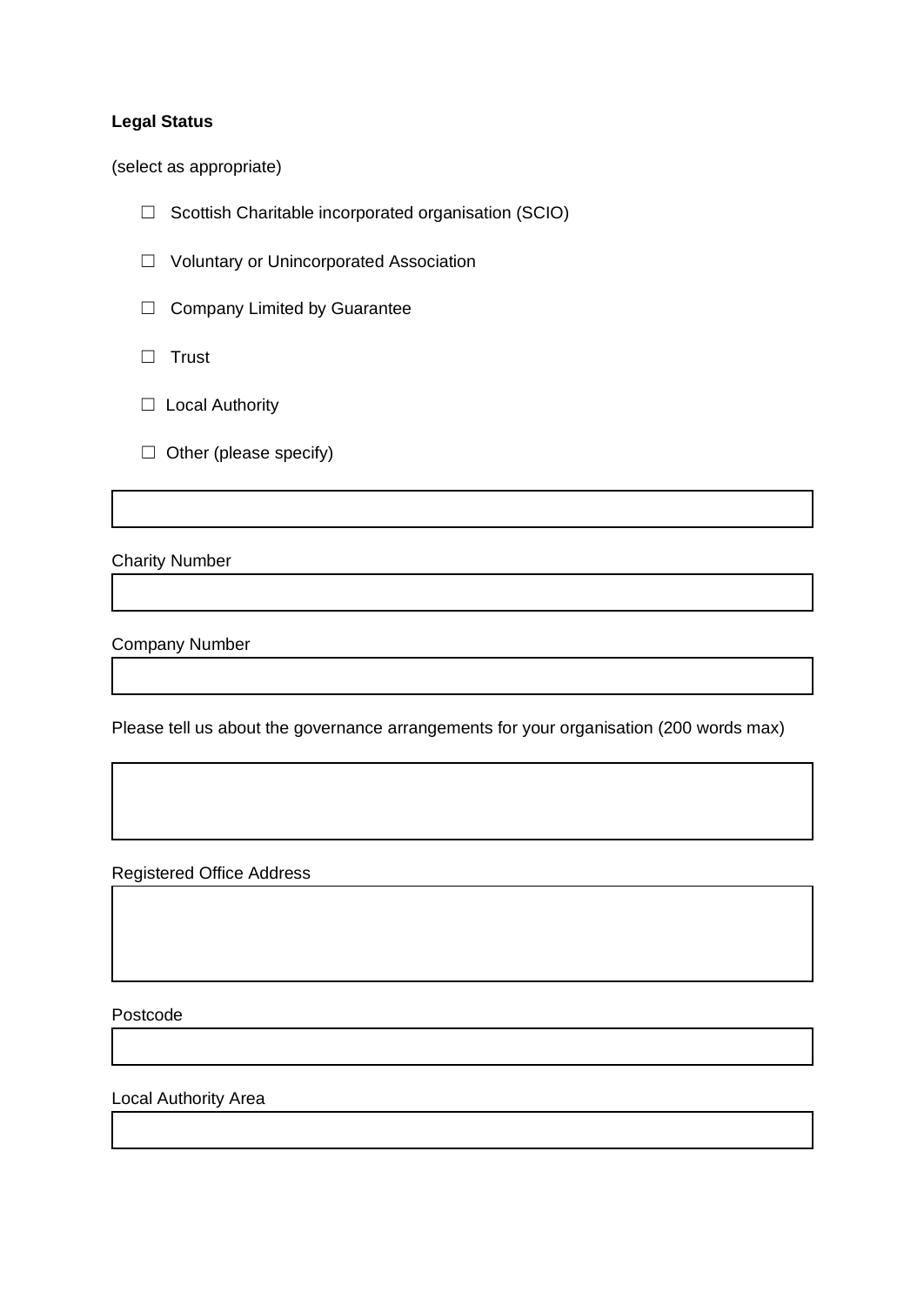Phone number

Please describe the aims of your organisation (200 words max)

Name of senior manager in your organisation, supporting this funding application

Email address

**Please note that it is a condition of funding that you commit to sharing evidence of the impact of the impact of this project.**

### **Section 3: About your project**

Please provide a short overview of how you aim to develop a badge or award, using the Cyber Resilience Badge Benchmark. (300 words max)

What evidence do you have that there is a need for your project? (200 words max)

How will this project help to build cyber resilience in young people (including raised awareness, knowledge and skills, and improved behaviours)?

Project start date

Project end date

**Please note: the project must be completed by 31 March 2022.**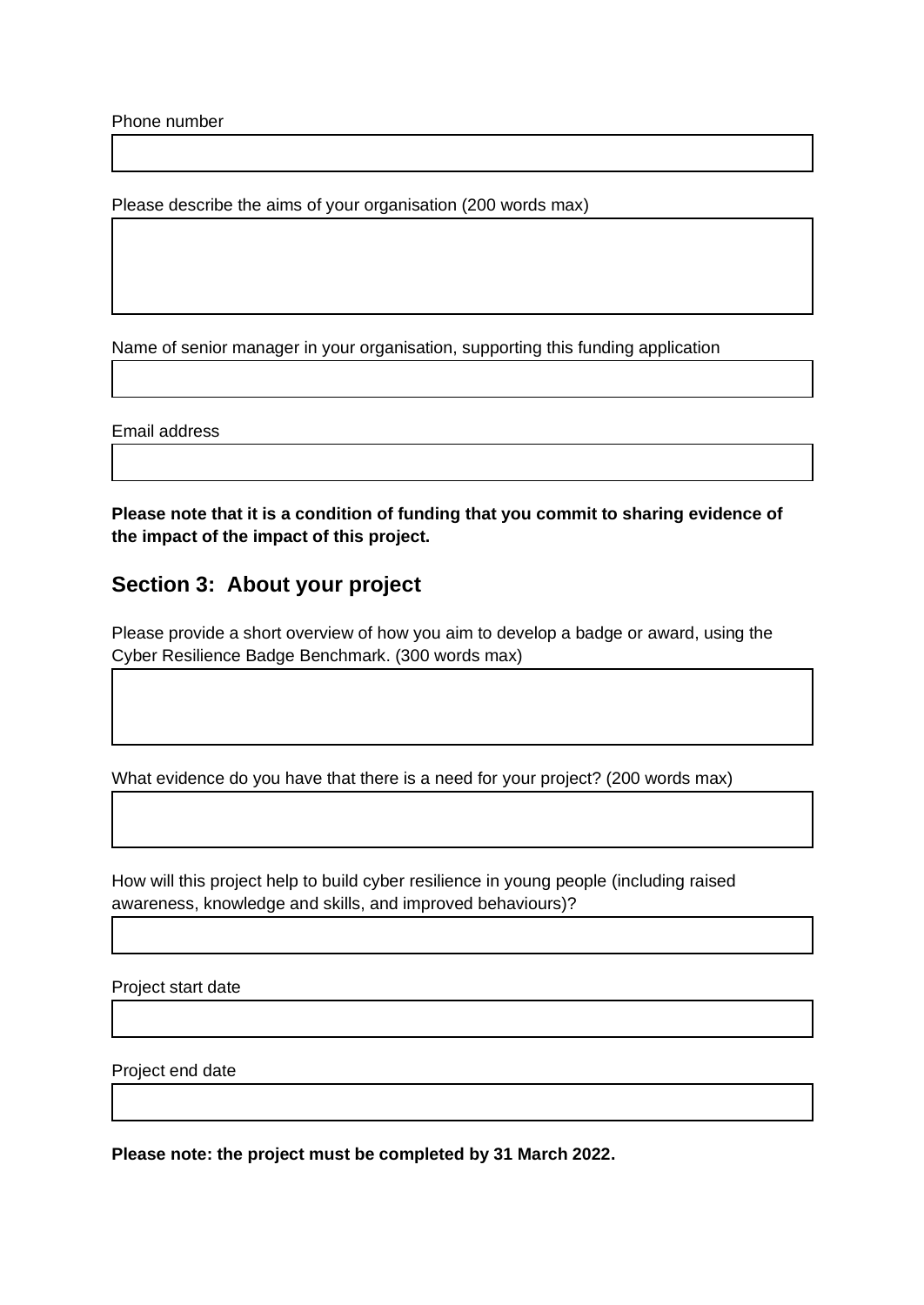# **Section 4: Participants**

Who is your project aimed at, and is it designed to target particular groups? (eg. girls only group, age range, specific geographic area) (max 200 words)

Will your project support young people who face particular barriers? YES/NO

Check those that apply

- ☐ Girls
- $\Box$  Black, Asian and minority ethnic young people
- ☐ Care experienced young people
- ☐ Homeless young people
- □ LGBTI young people
- $\Box$  Rurally isolated young people
- □ Young carers
- □ Young parents
- $\Box$  Young people affected by substance misuse
- $\Box$  Young people living in high SIMD areas
- $\Box$  Young people not in education, employment or training
- $\Box$  Young people with additional learning support needs
- ☐ Disabled young people
- $\Box$  Other (please specify)

Please estimate how many young people are likely to benefit from the badge/award over the next three years: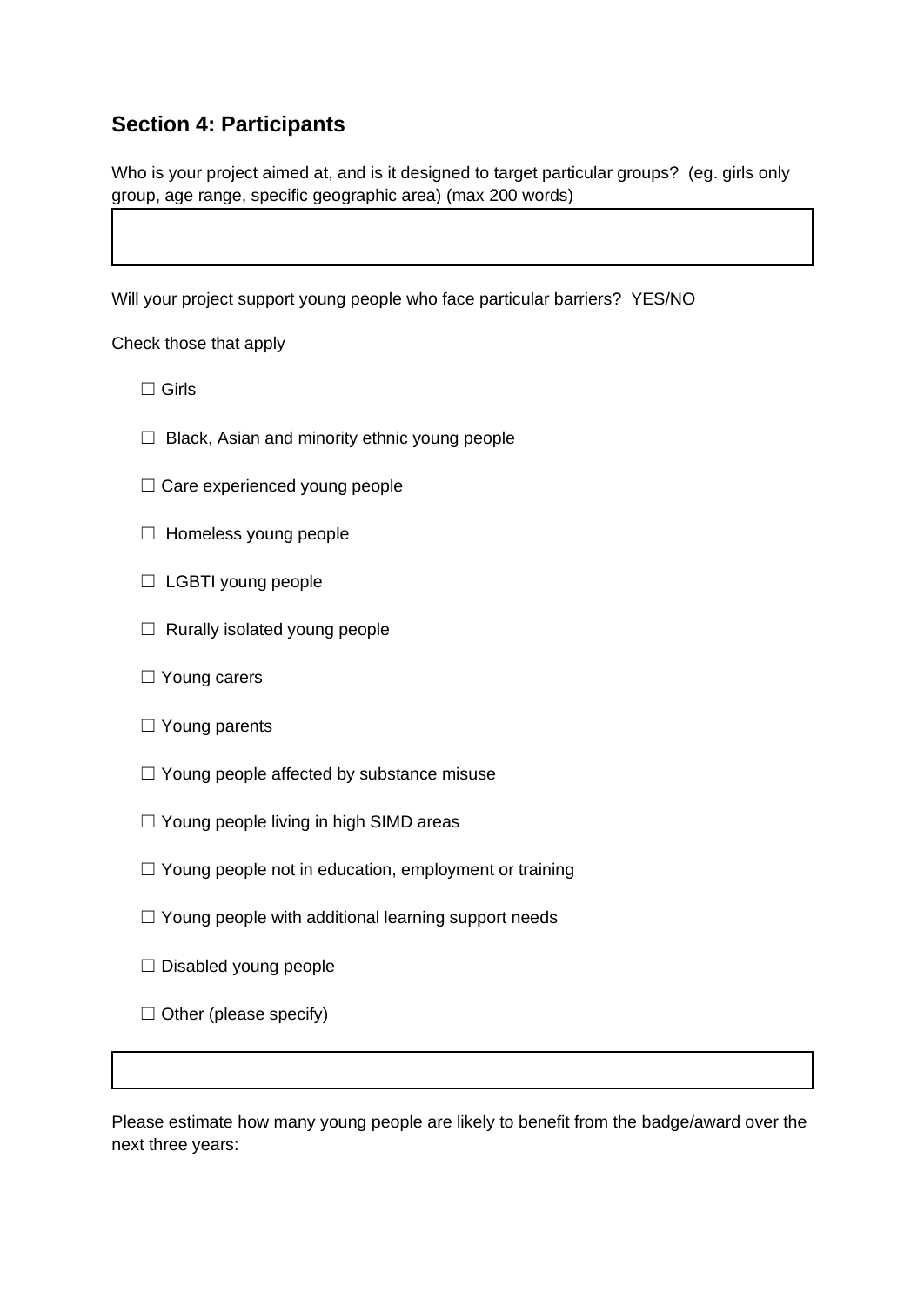Please tell us how many youth workers you anticipate will be involved in delivering the badge/award over the next three years.

### **Section 5 Finance**

Please detail what funding you require (see the find guidelines for information on eligible costs)

| Description | Amount |
|-------------|--------|
|             |        |
|             |        |
|             |        |
|             |        |
|             |        |
|             |        |

Total requested:

# **Section 7 Compliance**

### **PVG**

Does your recruitment procedure include membership of the Protecting Vulnerable Groups (PVG) scheme or the use of Disclosure Scotland Enhanced Checks, as appropriate for staff and volunteers who are working unsupervised with children and protected adults?

YES / NO

#### **Safeguarding**

Are you satisfied that your organisation's procedures for staff and volunteer recruitment and supervision minimise the risk of harm to children and protected adults?

YES / NO